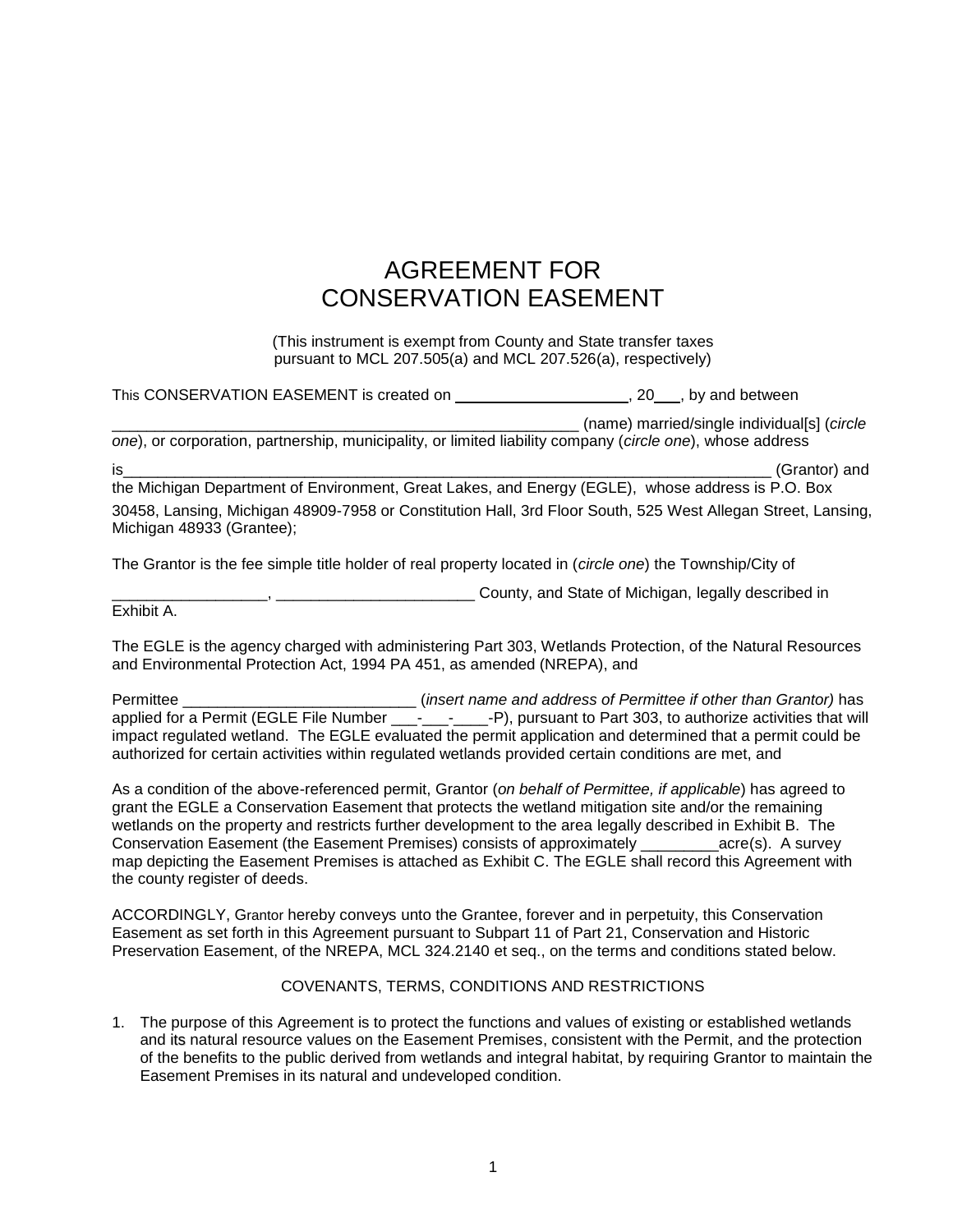- 2. Except as authorized under EGLE Permit Number \_\_\_\_\_\_\_\_\_\_\_\_\_\_\_\_\_\_\_\_\_\_\_\_\_\_\_\_\_\_\_-P, issued on  $\frac{1}{20}$ or as otherwise provided in this Agreement, Grantor shall refrain from, and prevent any other person from, altering or developing the Easement Premises in any way. This includes, but is not limited to:
	- a) Alteration of the surface topography;
	- b) Creation of paths, trails, or roads;
	- c) The placement of fill material as defined in Part 303 of the NREPA, MCL 324.30301 et seq., as amended;
	- d) Dredging, removal or excavation of any soil or minerals;
	- e) Drainage of surface or groundwater;
	- f) Construction or placement of any structure;
	- g) Plowing, tilling, mowing or cultivating the soils or vegetation;
	- h) Alteration or removal of vegetation, including the planting of non-native species;
	- i) Ranching, grazing, farming;
	- j) Use of chemical herbicides, pesticides, fungicides, fertilizers, spraying with biocides, larvicides or any other agent or chemical treatments, unless as part of an EGLE-approved Management Plan;
	- k) Construction of unauthorized utility or petroleum lines;
	- l) Storage or disposal of ash, garbage, trash, debris, abandoned equipment or accumulation of machinery, bio-solids or other waste materials, including accumulated vegetative debris, such as grass clippings, leaves, yard waste or other material collected and deposited from areas outside the Easement Premises;
	- m) Use or storage of automobiles, trucks or off-road vehicles including, but not limited to, snowmobiles, dune buggies, all-terrain vehicles, and motorcycles;
	- n) Placement of billboards or signs, except as otherwise allowed in the Permit or this Agreement;
	- o) Use of the wetland for the dumping of untreated storm water or the directing of treated storm water to the easement premises at a volume that adversely impacts the hydrology of the wetland;
	- p) Actions or uses detrimental or adverse to water conservation and purity, and fish, wildlife or habitat preservation.
- 3. Cutting down, burning, destroying, or otherwise altering or removing trees, tree limbs, shrubs or other vegetation, whether living or dead, is prohibited within the Easement Premises, except with the written permission of Grantee, expressly for the removal of trees or limbs to eliminate danger to health and safety, to reduce a threat of infestation posed by diseased vegetation, invasive non-native plant species that endanger the health of native species or as otherwise provided in the EGLE-approved Management Plan for the Easement Premises.
- 4. Grantor is not required to restore the Easement Premises due to alterations resulting from causes beyond the owner's control, including, but not limited to, unauthorized actions by third parties that were not reasonably foreseeable; natural causes or natural disasters, such as unintentional fires, floods, storms, or natural earth movement.
- 5. Grantor, Permittee or its authorized agents or representatives may enter the Easement Premises to perform activities within the Easement Premises consistent with the Permit or the mitigation requirements. Grantor or Permittee shall provide 5 days notice to the Grantee of undertaking any mitigation activity, even if the mitigation project has been conceptually approved. Any activities undertaken pursuant to the Permit, a mitigation project or this Agreement, shall be performed in a manner to minimize the adverse impacts to existing wetland or mitigation areas.
- 6. Grantor covenants that Grantor has good and sufficient title to the Easement Premises described in Exhibit B.
- 7. Grantor covenants that any other existing interests or encumbrances in the Easement Premises have been disclosed to the EGLE.
- 8. Grantor covenants that to the best of Grantor's knowledge no hazardous substances or hazardous or toxic wastes have been generated, treated, stored, used, disposed of or deposited in or on the property.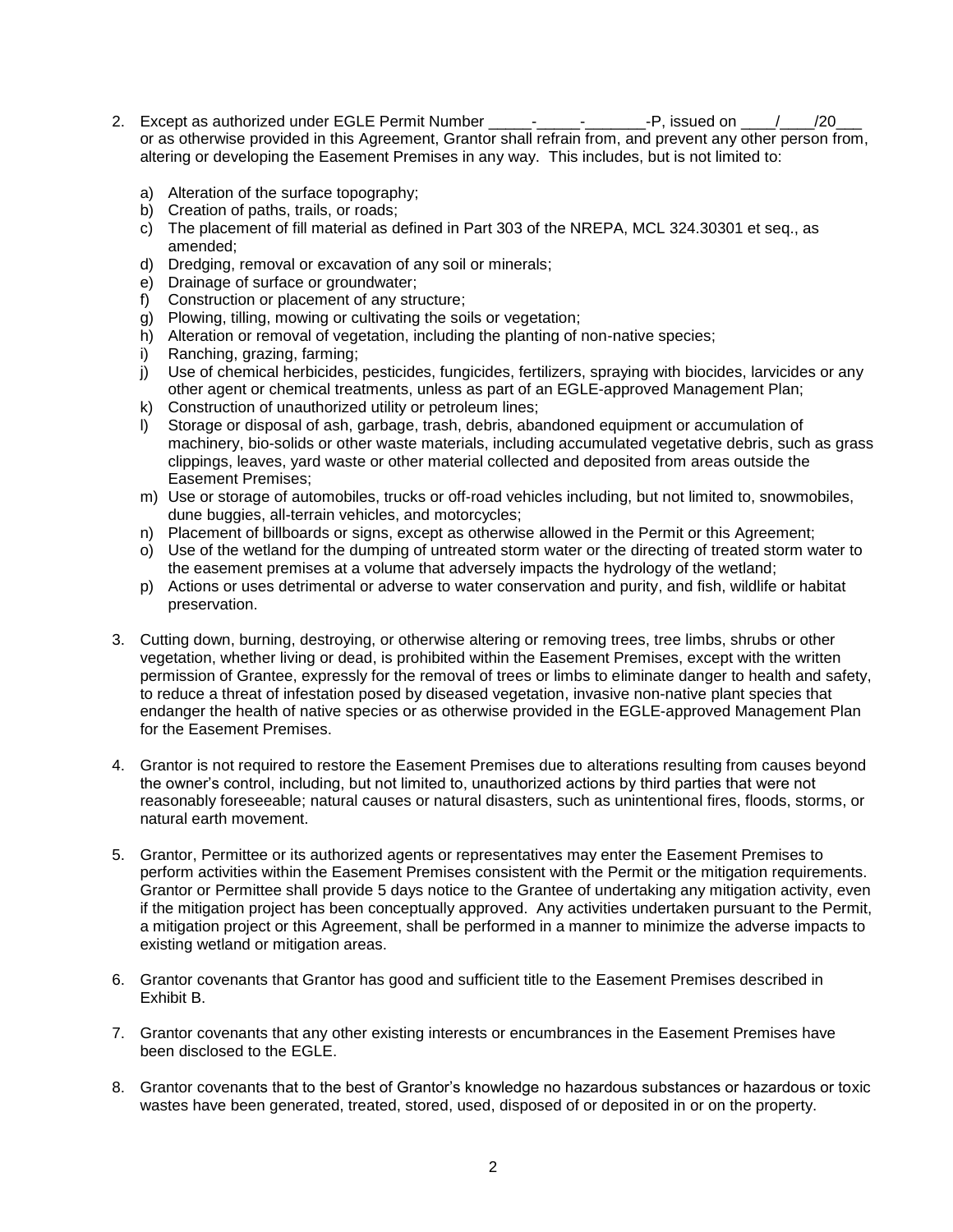- 9. This Agreement does not grant or convey to Grantee or members of the general public any right to possession or use of the Easement Premises.
- 10. Grantor shall continue to be responsible for the upkeep and maintenance of the Easement Premises to the extent it may be required by law.
- 11. Grantee and its authorized employees and agents, as shown in Exhibit D, may enter the Easement Premises at reasonable times to determine whether the Easement Premises are being maintained in compliance with the terms of this Agreement, mitigation, or other conditions of the Permit; and for purposes of taking corrective actions for failure to comply. If Grantee is entering the Easement Premises for purpose of taking corrective actions, Grantor shall be provided with 14 days notice to provide the opportunity to cure the failure to comply.
- 12**.** This Agreement shall be binding upon the successors and assigns of the parties and shall run with the land in perpetuity, unless modified or terminated by written agreement of the parties.
- 13. This Agreement may be modified only in writing through amendment of the Agreement. Any modification shall be consistent with the purpose and intent of the Agreement.
- 14**.** In addition to the right of the parties to enforce this Agreement, it is also enforceable by others against the owner of the land, in accordance with Part 21, Subpart 11 of the NREPA, MCL 324.2140 *et seq,* as amended.
- 15. Grantor shall indicate the existence of this Agreement on all future deeds, mortgages, land contracts, plats, and any other legal instrument used to convey an interest in the Easement Premises.
- 16. A delay in enforcement shall not be construed as a waiver of the Grantee's rights to enforce the conditions of this Agreement.
- 17. This Agreement shall be liberally construed in favor of maintaining the purpose of the Conservation Easement.
- 18. If any portion of this Agreement is determined to be invalid by a court of law, the remaining provisions will remain in force.
- 19. This Agreement will be construed in accordance with Michigan law. All legal action related to this conservation easement must be filed and pursued in Michigan state courts.
- 20. In addition to the terms of the Permit issued by Grantee, this document sets forth the entire agreement of the parties. It is intended to supersede all prior discussions or understandings.
- 21. Within 90 days after this Agreement is executed, Grantor shall place and maintain, at Grantor's expense, signs, fences, or other suitable markings along the Easement Premises to clearly demarcate the boundary of the Easement Premises, or as otherwise provided in the Permit.
- 22. The terms 'Grantor' and 'Grantee' wherever used in this Agreement, and any pronouns used in place thereof, shall include, respectively, the above-named Grantor and their personal representatives, heirs, successors, and assigns, and the above-named Grantee and their successors and assigns.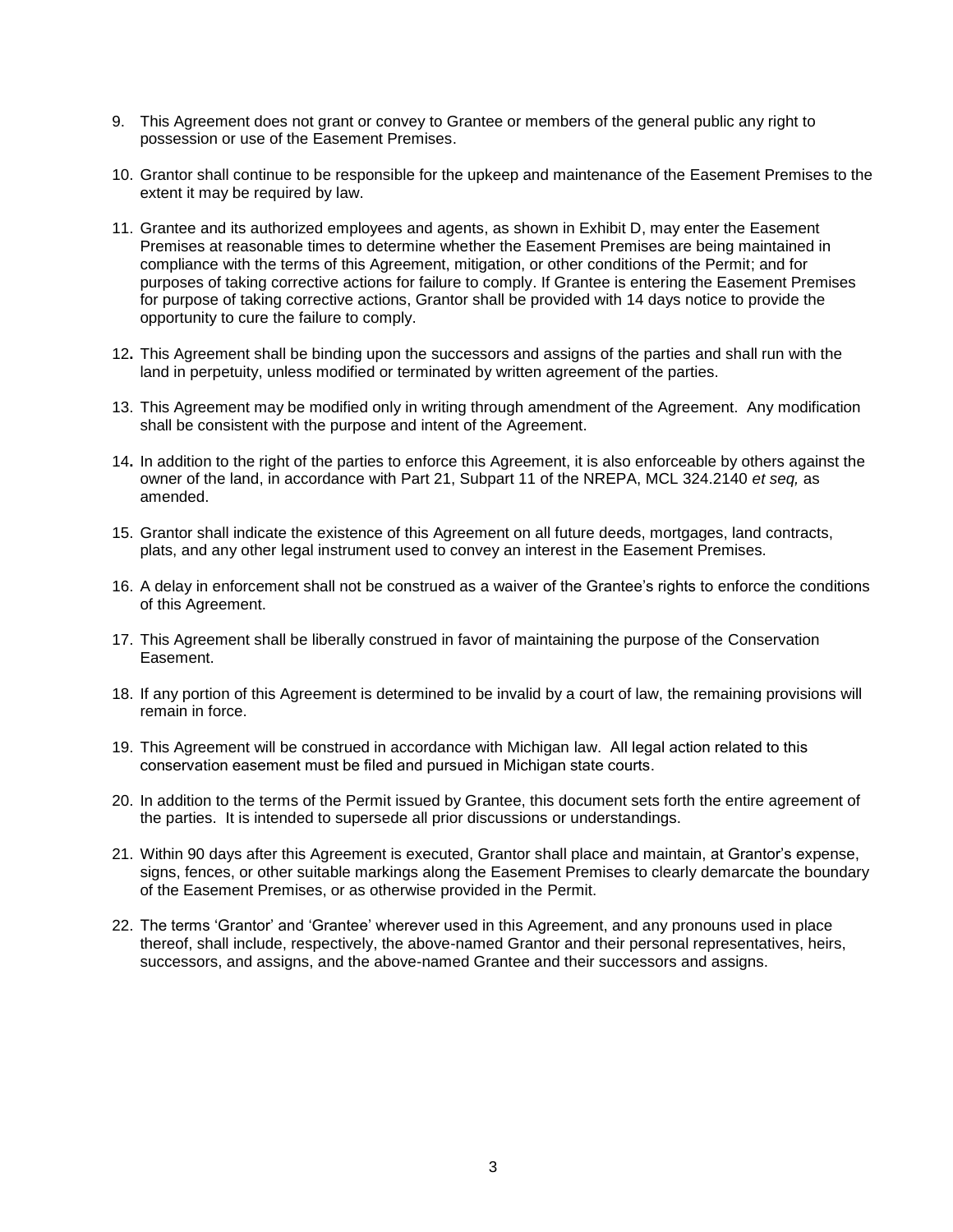### **LIST OF ATTACHED EXHIBITS**

- **Exhibit A:** A legal description of the Grantor's property, inclusive of the Easement Premises.
- **Exhibit B:** A legal description of the Easement Premises.
- **Exhibit C:** A survey map depicting the Easement Premises that also includes identifiable landmarks, such as nearby roads, to clearly identify the easement site.
- **Exhibit D:** A legal description that provides a path of legal access to the Easement Premises and a map that indicates this access site that EGLE staff will use for ingress and egress to and from the Easement Premises or, if the Easement is directly connected to a publicly accessible point, such as a public road, a statement is required that authorizes EGLE staff ingress and egress to and from the Easement Premises with a map that clearly indicates the connection of the public access site to the Easement Premises.
- **Exhibit E:** *If applicable*, a stewardship and/ or long-term management plan that that includes baseline documentation and any vegetation and/or site management plans.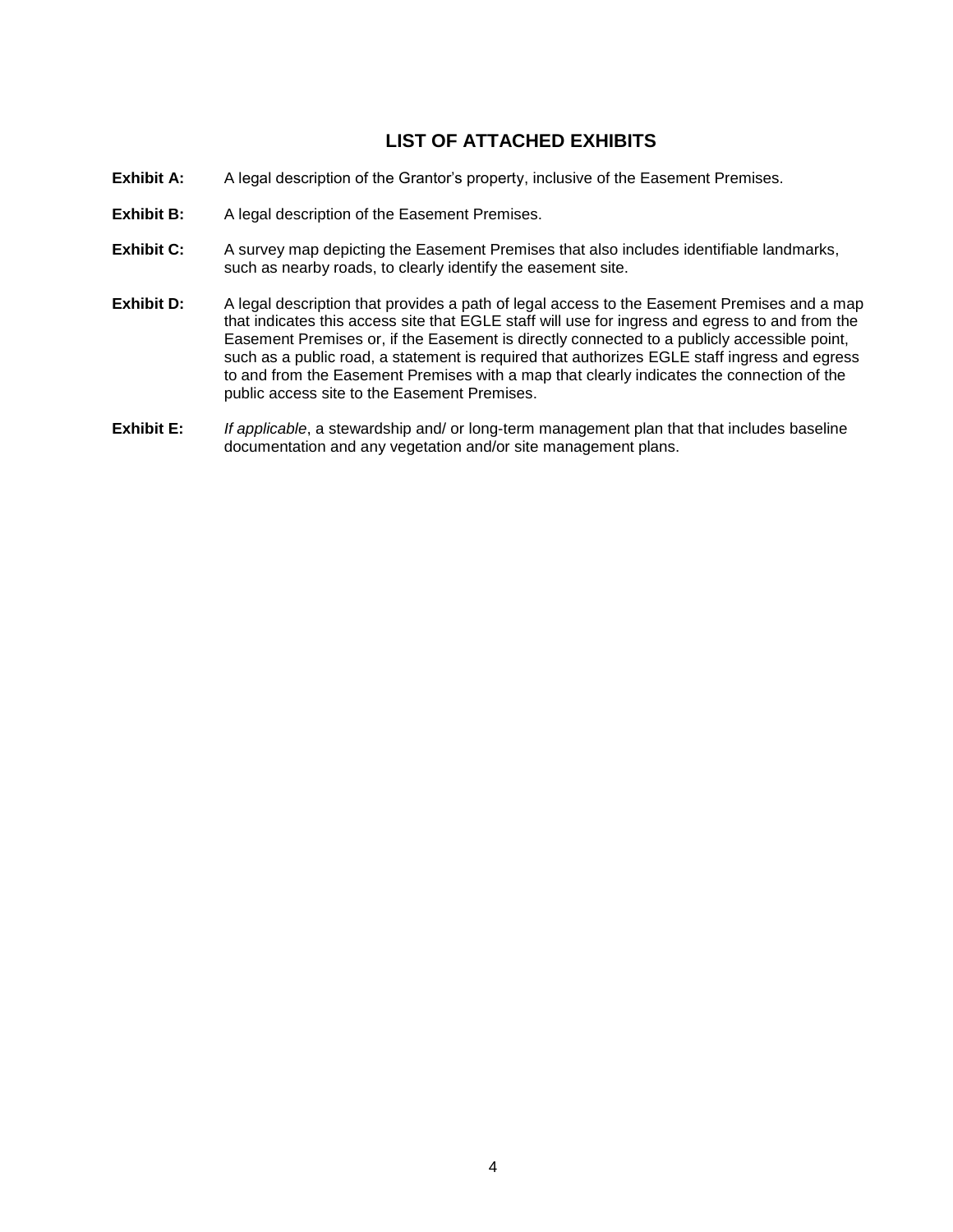IN WITNESS WHEREOF, the parties have executed this Agreement on the date first above written. In signing this Agreement, the Signatory covenants that he or she has the authority to convey the Conservation Easement on behalf of the Grantor.

|                                | <b>GRANTOR:</b>                                                                                                                                                                                                               |  |
|--------------------------------|-------------------------------------------------------------------------------------------------------------------------------------------------------------------------------------------------------------------------------|--|
|                                |                                                                                                                                                                                                                               |  |
|                                | Type/Print Grantor's Name exactly as signed                                                                                                                                                                                   |  |
|                                |                                                                                                                                                                                                                               |  |
|                                | Title (if signing on behalf of an organization                                                                                                                                                                                |  |
|                                | Organization Name (if signing on behalf of an organization)                                                                                                                                                                   |  |
| STATE OF MICHIGAN }<br>$\}$ SS |                                                                                                                                                                                                                               |  |
|                                |                                                                                                                                                                                                                               |  |
|                                | IF SIGNING ON BEHALF OF AN ORGANIZATION, THIS MUST BE COMPLETED:                                                                                                                                                              |  |
|                                | The foregoing instrument was acknowledged before me this _____ day of _______________, 20__                                                                                                                                   |  |
|                                |                                                                                                                                                                                                                               |  |
|                                |                                                                                                                                                                                                                               |  |
|                                |                                                                                                                                                                                                                               |  |
|                                | (Signature of Notary Public)                                                                                                                                                                                                  |  |
|                                | (Typed or Printed name of Notary Public)                                                                                                                                                                                      |  |
|                                | My commission is in: ___________________________County, Michigan                                                                                                                                                              |  |
|                                |                                                                                                                                                                                                                               |  |
|                                |                                                                                                                                                                                                                               |  |
|                                | (OR) IF SIGNING AS AN INDIVIDUAL OR MARRIED PERSON, THIS MUST BE COMPLETED:                                                                                                                                                   |  |
|                                | The foregoing instrument was acknowledged before me this day of the context of the state of the state of the state of the state of the state of the state of the state of the state of the state of the state of the state of |  |
|                                |                                                                                                                                                                                                                               |  |
|                                |                                                                                                                                                                                                                               |  |
|                                | (Signature of Notary Public)                                                                                                                                                                                                  |  |
|                                | (Typed or Printed name of Notary Public)                                                                                                                                                                                      |  |
|                                | My commission is in: _______________________________ County, Michigan                                                                                                                                                         |  |
|                                |                                                                                                                                                                                                                               |  |
|                                |                                                                                                                                                                                                                               |  |